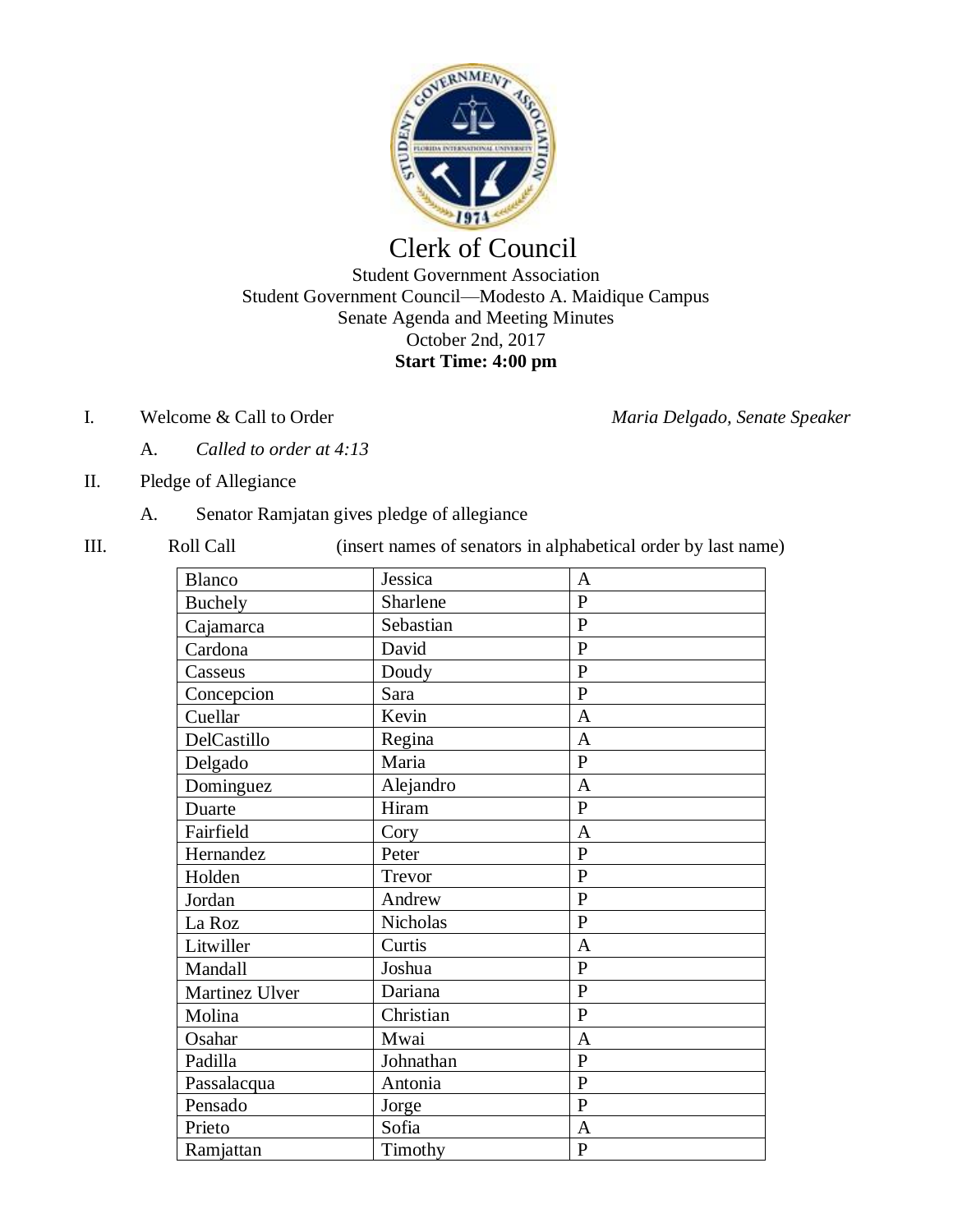| Reyes           | Kristie        | Α |
|-----------------|----------------|---|
| Reyes           | <b>Nicolas</b> | P |
| Riccio-Ackerman | Francesca      | P |
| Roig            | Annasofia      |   |
| Sanchez         | Roger          | P |
| Sardinas        | Allison        | A |
| Thompson        | Colin          | A |
| Toussaint       | Cassidie-Anne  | P |
| Vargas          | Paulo          | P |
| Watson          | Aujanae        | A |
| Williamson      | Cristina       | А |

## IV. Approval of the minutes

Senator Martinez Moves to approve the minutes from the previous meeting, Senator mandall seconds. Passes unanimously.

Senator Ramjatan moves to suspend the rules to bypass rollcall, Senator Martinez senconds. Passes unanimously.

- V. Old Business
	- A. Vargas moves to open new business; Senator Bucheley seconds.

## • Confirmation of Cabinet Positions

- B. Confirmation of the Secretary of Leadership and Development
	- 1. Maria Almonte has the floor for two minutes.
	- 2. Senator Tamjattan moves for 3 minutes Q/A session, seconded by Senator La Roz. Motion passes.
		- i. Senator Padilla asks which leadership positions do you have. Almonte says that she meet with the BSU leadership, SPC, and CSO.
		- ii. Senator Hernandez clarifies the pervious question.
		- iii. Almonte says she was a peer mentor, panther camp facilitator, and involved in greek life.
		- iv. Senator La Roz asks about the student leadership survey. Almonte responds by saying that she is waiting for approval by the advisors.
		- v. Senator Riccio asks if Almonte has meet with orgs not on this campus. Almonte responds saying that she is very open to it.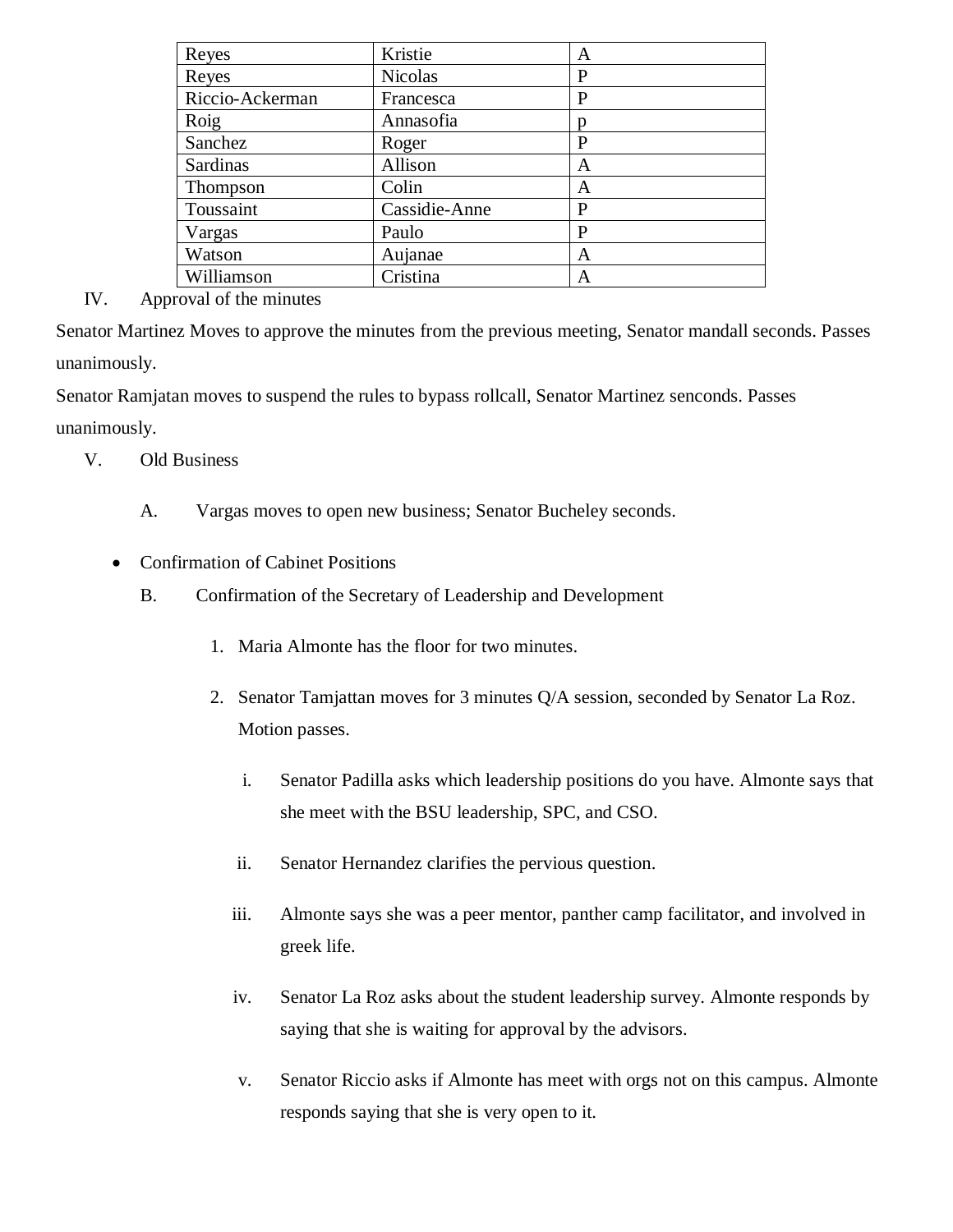- vi. Senator Mandall asks if Almonte has made contact with the Leadership Center at FIU. Almonte responds that she has not.
- vii. Time elapses.

| <b>Blanco</b>   | Jessica       | A                |
|-----------------|---------------|------------------|
| <b>Buchely</b>  | Sharlene      | ${\bf N}$        |
| Cajamarca       | Sebastian     | Y                |
| Cardona         | David         | Y                |
| Casseus         | Doudy         | Y                |
| Concepcion      | Sara          | Y                |
| Cuellar         | Kevin         | $\mathbf{A}$     |
| DelCastillo     | Regina        | $\mathbf{A}$     |
| Delgado         | Maria         | $\mathbf Y$      |
| Dominguez       | Alejandro     | $\mathbf{A}$     |
| Duarte          | Hiram         | Y                |
| Fairfield       | Cory          | $\mathbf{A}$     |
| Hernandez       | Peter         | Y                |
| Holden          | Trevor        | Y                |
| Jordan          | Andrew        | Y                |
| La Roz          | Nicholas      | Y                |
| Litwiller       | Curtis        | $\mathbf{A}$     |
| Mandall         | Joshua        | Abstain          |
| Martinez Ulver  | Dariana       | Y                |
| Molina          | Christian     | $\mathbf N$      |
| Osahar          | Mwai          | $\mathbf{A}$     |
| Padilla         | Johnathan     | ${\bf N}$        |
| Passalacqua     | Antonia       | Y                |
| Pensado         | Jorge         | Y                |
| Prieto          | Sofia         | $\overline{A}$   |
| Ramjattan       | Timothy       | Y                |
| Reyes           | Kristie       | A                |
| Reyes           | Nicolas       | Y                |
| Riccio-Ackerman | Francesca     | Y                |
| Roig            | Annasofia     | Y                |
| Sanchez         | Roger         | $\mathbf Y$      |
| Sardinas        | Allison       | A                |
| <b>Thompson</b> | Colin         | $\mathbf A$      |
| Toussaint       | Cassidie-Anne | Y                |
| Vargas          | Paulo         | $\mathbf Y$      |
| Watson          | Aujanae       | $\boldsymbol{A}$ |
| Williamson      | Cristina      | $\mathbf{A}$     |

viii. Voting Procedure on confirming appoint

3 Nays, 1 Abstaintion,

C. Confirmation of the Secretary for Media Relations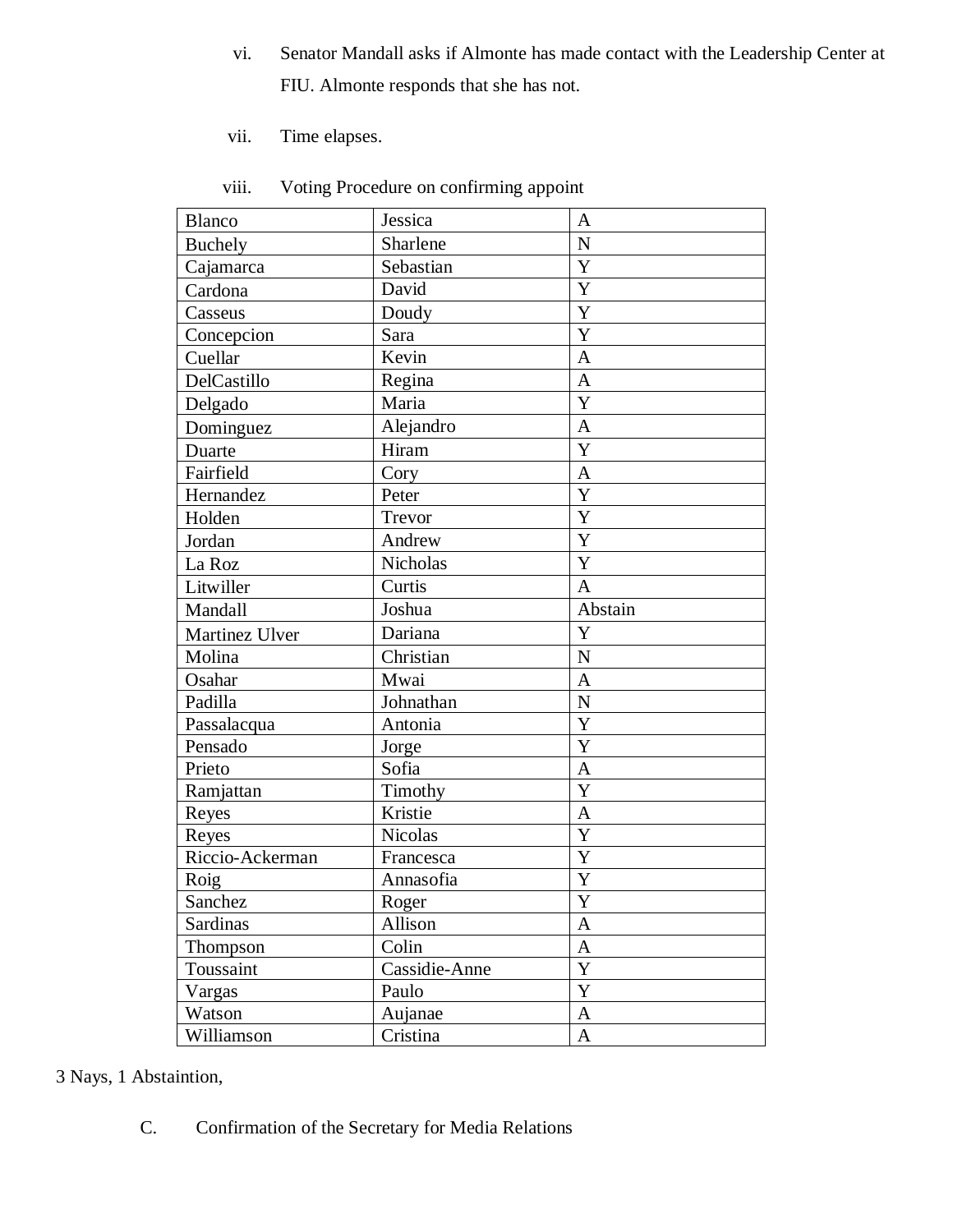- 1. Senate Speakers asks that the Appointed Se of Media Relations come to the flooor.
- 2. Amanda Gasset has the floor for 2 minutes. Amanda gives the remainder of her time to the chair
- 3. Senator Ramjattan moves for a 3 minutes Q/A period, Senator Buchely second,
	- i. Senator Padilla asks what would Amanda do differently to increase instagram followers. Gasset suggests posting people's faces because it attracts more attention.
	- ii. Senator Molina asks what Amanda would do to improve the PR other than the social media aspect. Gasset responds saying that Panther Productions is her main priority.
	- iii. Senator Passalcqua asks about how Gasset would target those students that are online studnets. Gasset says that she has explored possibilities of creatig youtube channells.
	- iv. Senator Ramjattan asks whether Gasset would be open to focusing on both social media and panther prodcutions.
	- v. Senator Psssalacqua moves to extend the question and answer period by 3 minutes; Senator Bucheley seconds.
	- vi. Senator Martinez asks how Gasset can gain more active followers. Gasset responds that she cannot control the motives of students.
	- vii. Senator Riccio-Ackerman asks how Gasset would get information out there without posting flyers. Gasset responds saying that she would post a picture and put the information in the caption.
	- viii. Senator Molina asks the VP if there is a line item for Media Relations, and VP responds by saying that there are multiple line items and
	- ix. Senator Mandall asks whether or not SGA has a spokesperson for Student Media. Gasset says that she will get back to him with an answer.
	- x. Senator Bucheley moves to extend the Q/A by 1 minutes, Bucheley seconds. Motion clearly passes.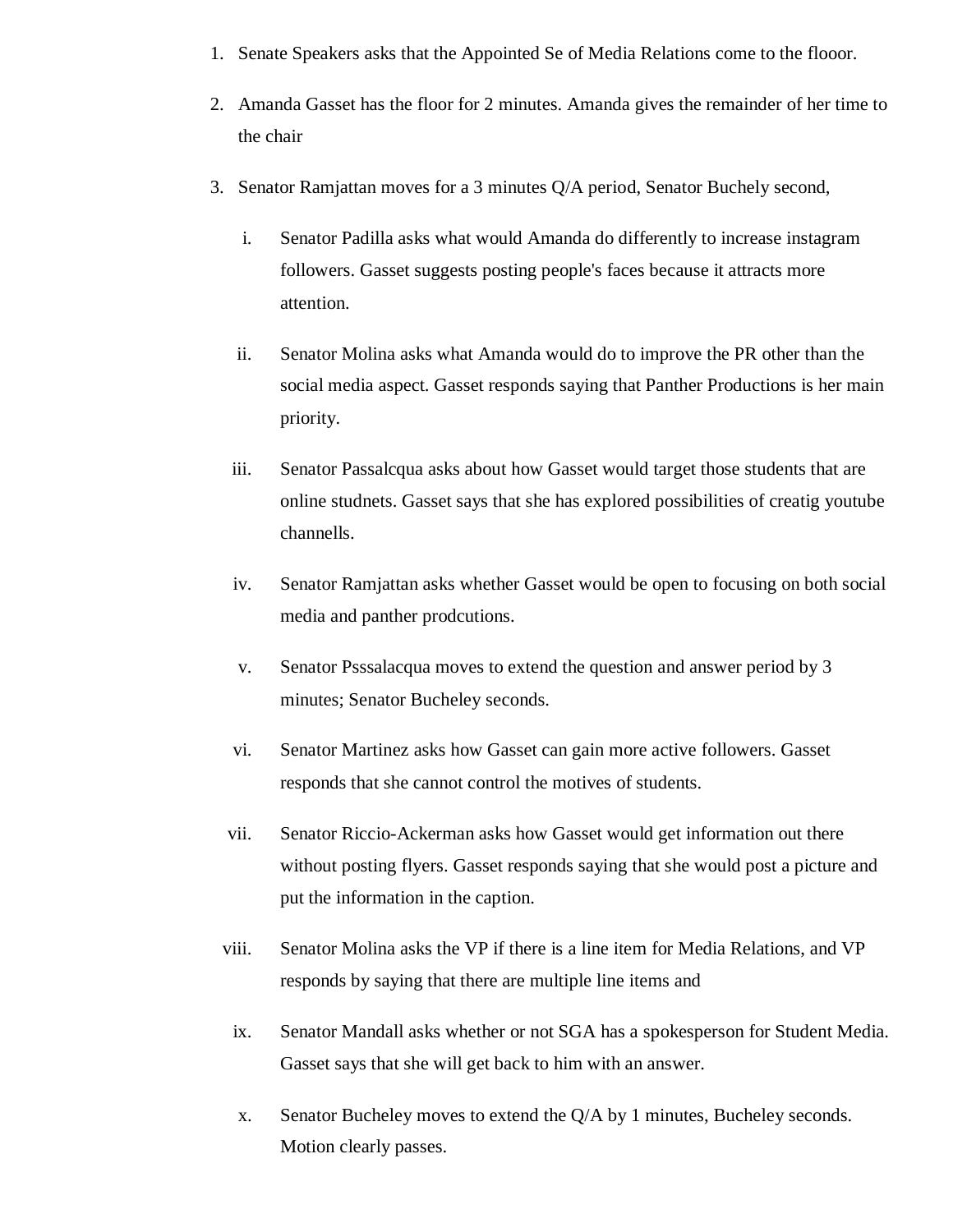- xi. Senator Martinez asks what Panther Productions is currently working on. Gasset responds saying that currently nothing because of the Hurricane, but Panther Productions has worked in the past with BSU's video and a welcome video.
- xii. Senator Vargas asks how SGA gets in contact with other student organizations. Gasset responds saying that she has not reached out to many orgaizations and that BSU has reache out to her to make the video aformentioned video.
- xiii. Senator Hernandez moves for a 2 minutes discussion period, Senator Buchely seconds. Motion unanimously passes.
- xiv. Senator Hernandez reminds everyone that the cabinet memebr submit a 10 week report.
- xv. Senator Molina says that we shoudn't wait for 10 weeks for a cabinet members to screw up.
- xvi. Senator Roig says that the previous sec of media relations would have focused on traditional social media.
- xvii. Senator Riccio-Ackerman says that she believes the issue of discussion is not the content of character, and we can at least give her the opportunity to try and fail.
- xviii. Senator Vargas believes that Panther Productions should be tried again and it is worth us giving her a shot.
- xix. Sentor Mandall believes that the problem is balancing between doing a task that she was told to do and doing her own free reign.
- xx. Speaker of the Senate asks the body to pull out their phone to look up the FIUSGA Instagram to make a real judgement on whether or not she is doing a good job.
- xxi. Senator Molina wants to clarify that disagreements from the Senate and the leadership in the senate are not attacks on the leadership and their decisions.
- xxii. Speaker says that we shouldn't be nitpciky.
- xxiii. Senator Passalcqua says that its important that the Seante holds the cabinet accountabe.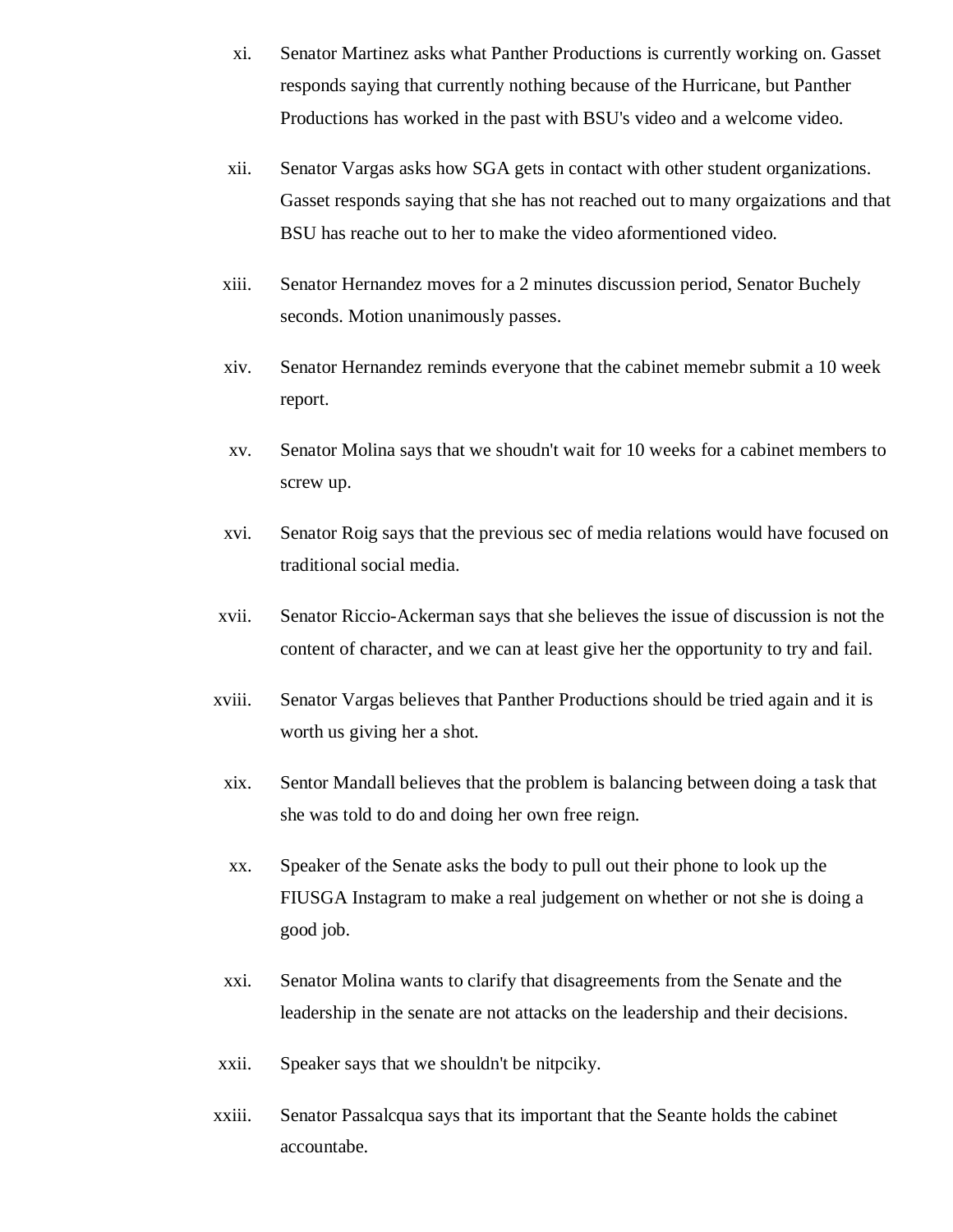xxv. Voting Procedure

| <b>Blanco</b>   | Jessica         | A              |
|-----------------|-----------------|----------------|
| Buchely         | Sharlene        | $\overline{N}$ |
| Cajamarca       | Sebastian       | Y              |
| Cardona         | David           | Y              |
| Casseus         | Doudy           | Y              |
| Concepcion      | Sara            | Y              |
| Cuellar         | Kevin           | $\mathbf{A}$   |
| DelCastillo     | Regina          | $\mathbf{A}$   |
| Delgado         | Maria           | Y              |
| Dominguez       | Alejandro       | $\mathbf{A}$   |
| Duarte          | Hiram           | Y              |
| Fairfield       | Cory            | $\mathbf{A}$   |
| Hernandez       | Peter           | Y              |
| Holden          | Trevor          | Y              |
| Jordan          | Andrew          | Y              |
| La Roz          | <b>Nicholas</b> | Y              |
| Litwiller       | Curtis          | A              |
| Mandall         | Joshua          | Y              |
| Martinez Ulver  | Dariana         | $\mathbf N$    |
| Molina          | Christian       | Y              |
| Osahar          | Mwai            | A              |
| Padilla         | Johnathan       | Y              |
| Passalacqua     | Antonia         | ${\bf N}$      |
| Pensado         | Jorge           | Y              |
| Prieto          | Sofia           | A              |
| Ramjattan       | Timothy         | Abstain        |
| Reyes           | Kristie         | $\mathbf{A}$   |
| Reyes           | <b>Nicolas</b>  | Y              |
| Riccio-Ackerman | Francesca       | Y              |
| Roig            | Annasofia       | Y              |
| Sanchez         | Roger           | $\mathbf Y$    |
| Sardinas        | Allison         | A              |
| Thompson        | Colin           | $\mathbf{A}$   |
| Toussaint       | Cassidie-Anne   | $\mathbf Y$    |
| Vargas          | Paulo           | $\mathbf Y$    |
| Watson          | Aujanae         | A              |
| Williamson      | Cristina        | $\mathbf{A}$   |

b. Amanda Gasset is confirmed as Secretary of Media Relations

Speaker calls for Roll Call, 20 Senators are present

• Election of Chairperson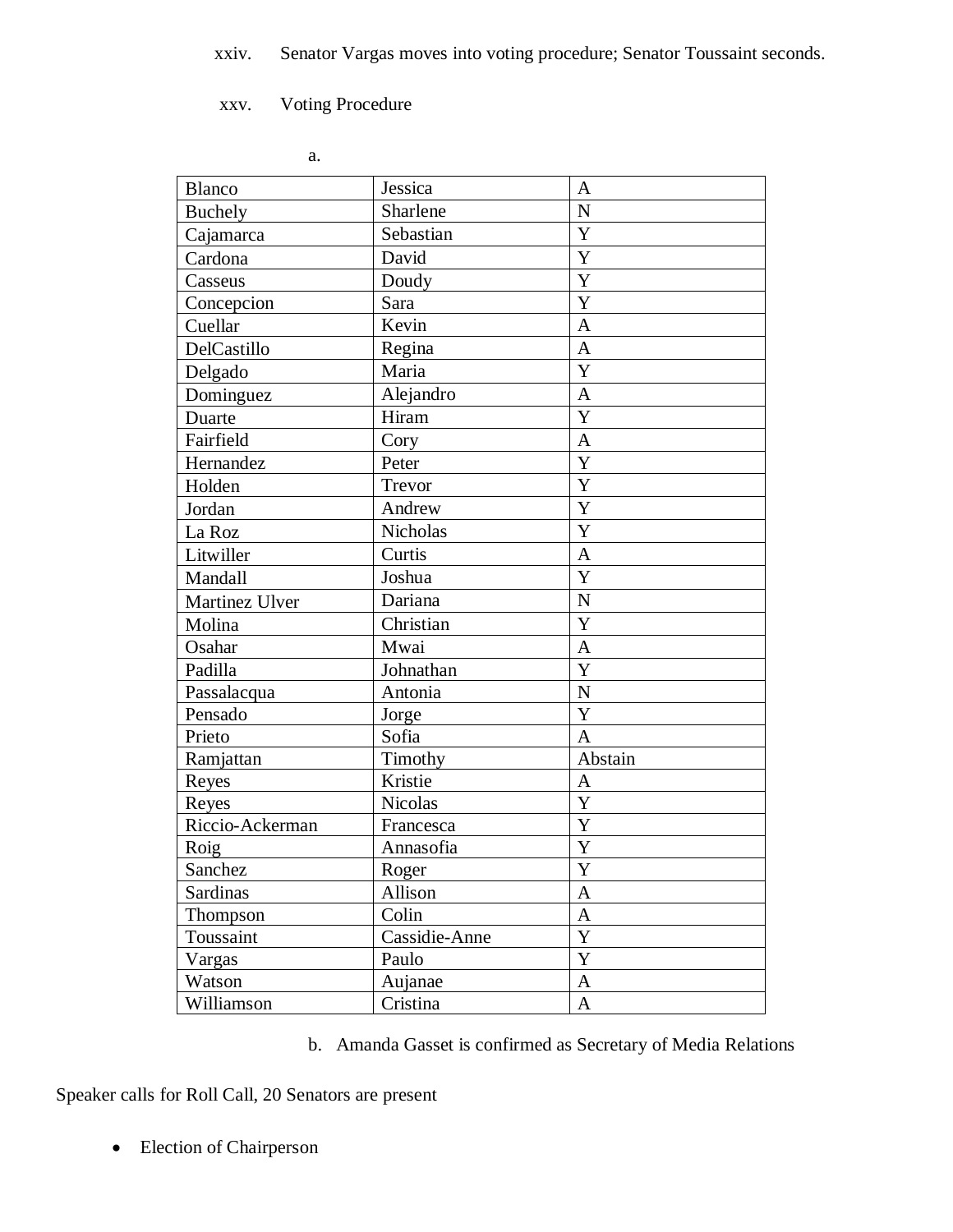- A. Election of the Operational Review Committee Chair
- a. Senator Buchely moves to open the floor to nominations Senator Ramjattan seconds.
	- i. Senator Vargas nominates Senator Concepcion. Conception accepts.
- b. Senator Mandall moves to close the floor to nominations, Riccio-Ackerman seconds.
	- i. Senator Concepcion has the floor for 2 minutes.
	- ii. Senator Jordan moves for a 3 min Q/A period. Motion passes.
	- iii. Senator Toussaint asks Concepcion what qualifications does she have to work in the ORC. Concepcion responds saying that she ahs experience working with Commissioner Zapata, she is taking finance course, she is a student leader.
	- iv. Senator Ramjattan asks what controls would be put in place to ensure that things are done correctly first. Senator Concepcion says that she will do random checks.
	- v. Senator Riccio-Ackerman asks Concepcion for a time when Concepcion had integrity. Concepcion said that she had to hold her sisters accountable in her sorority.
	- vi. Senator Vargas asks if Concepcion has reached out to the previous members of the ORC. Concepcion responds saying that she did speak to Simran.
	- vii. Senator Vargas moves to go into voting procedure, Senator Buchely seconds. Motion passes

| <b>Blanco</b>  | Jessica   | A |
|----------------|-----------|---|
| <b>Buchely</b> | Sharlene  | Y |
| Cajamarca      | Sebastian | Y |
| Cardona        | David     | Y |
| Casseus        | Doudy     | A |
| Concepcion     | Sara      |   |
| Cuellar        | Kevin     | A |
| DelCastillo    | Regina    | A |
| Delgado        | Maria     | Y |
| Dominguez      | Alejandro | A |
| Duarte         | Hiram     | A |
| Fairfield      | Cory      | A |
| Hernandez      | Peter     | А |

1. Voting Procedure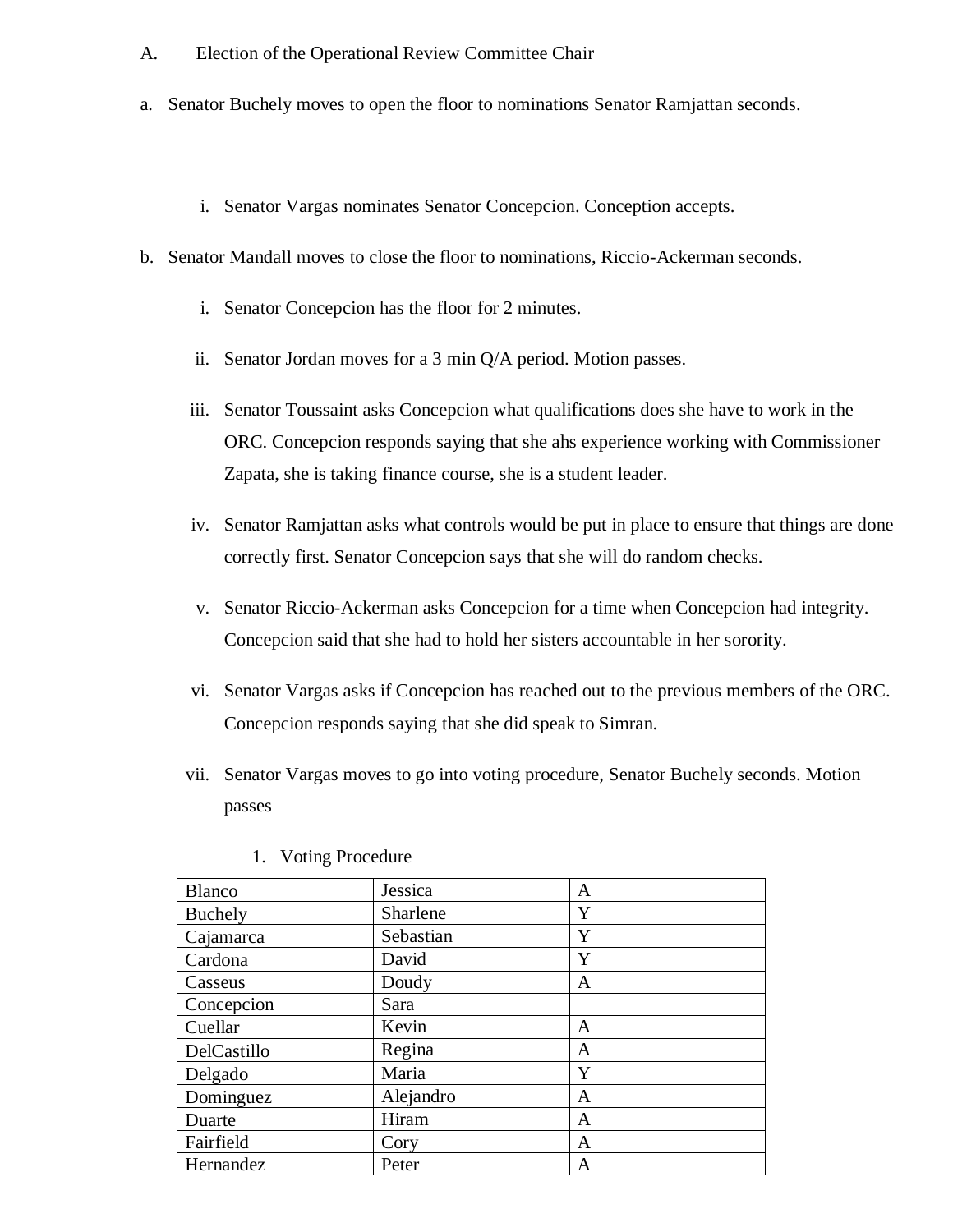| Holden          | Trevor          | $\mathbf Y$    |
|-----------------|-----------------|----------------|
| Jordan          | Andrew          | Y              |
| La Roz          | <b>Nicholas</b> | Y              |
| Litwiller       | Curtis          | $\mathbf{A}$   |
| Mandall         | Joshua          | Y              |
| Martinez Ulver  | Dariana         | Y              |
| Molina          | Christian       | Y              |
| Osahar          | Mwai            | $\mathbf{A}$   |
| Padilla         | Johnathan       | $\overline{A}$ |
| Passalacqua     | Antonia         | Y              |
| Pensado         | Jorge           | Y              |
| Prieto          | Sofia           | $\overline{A}$ |
| Ramjattan       | Timothy         | Y              |
| Reyes           | Kristie         | A              |
| Reyes           | <b>Nicolas</b>  | Y              |
| Riccio-Ackerman | Francesca       | Y              |
| Roig            | Annasofia       | Y              |
| Sanchez         | Roger           | Y              |
| <b>Sardinas</b> | Allison         | $\mathbf{A}$   |
| Thompson        | Colin           | $\mathbf{A}$   |
| Toussaint       | Cassidie-Anne   | Y              |
| Vargas          | Paulo           | Y              |
| Watson          | Aujanae         | $\mathbf{A}$   |
| Williamson      | Cristina        | A              |

Elected unanimously.

Senator Passalacqua asks for a point of personal privilege because she has class. Speaker grants motion.

Senator Sanchez asks for a point of personal privilege to use the bathroom. Speaker grants motion.

Senator Vargas asks for a point of personal privilege to use the bathroom. Speaker grants motion.

- B. Election of the Internal Affairs Committee Chair
- a. Senator Jordan moves to open the floor to nominations.
- b. Senator Jordan nominates Senator Molina.
- C. Senator Mandall calls for Roll Call. There are only 19 senators present, and quroum is not met.
- D. Senator Ramjattan moves to table the rest of today's business until next week, Senator **Buchely**
- E. Senator Bucheley Moves to close nominations; Senator Jordan seconds
- F. Senator Ramjattan moves to table the rest of business; Senator Martinez seconds
- G. Speaker opens to floor to announcements.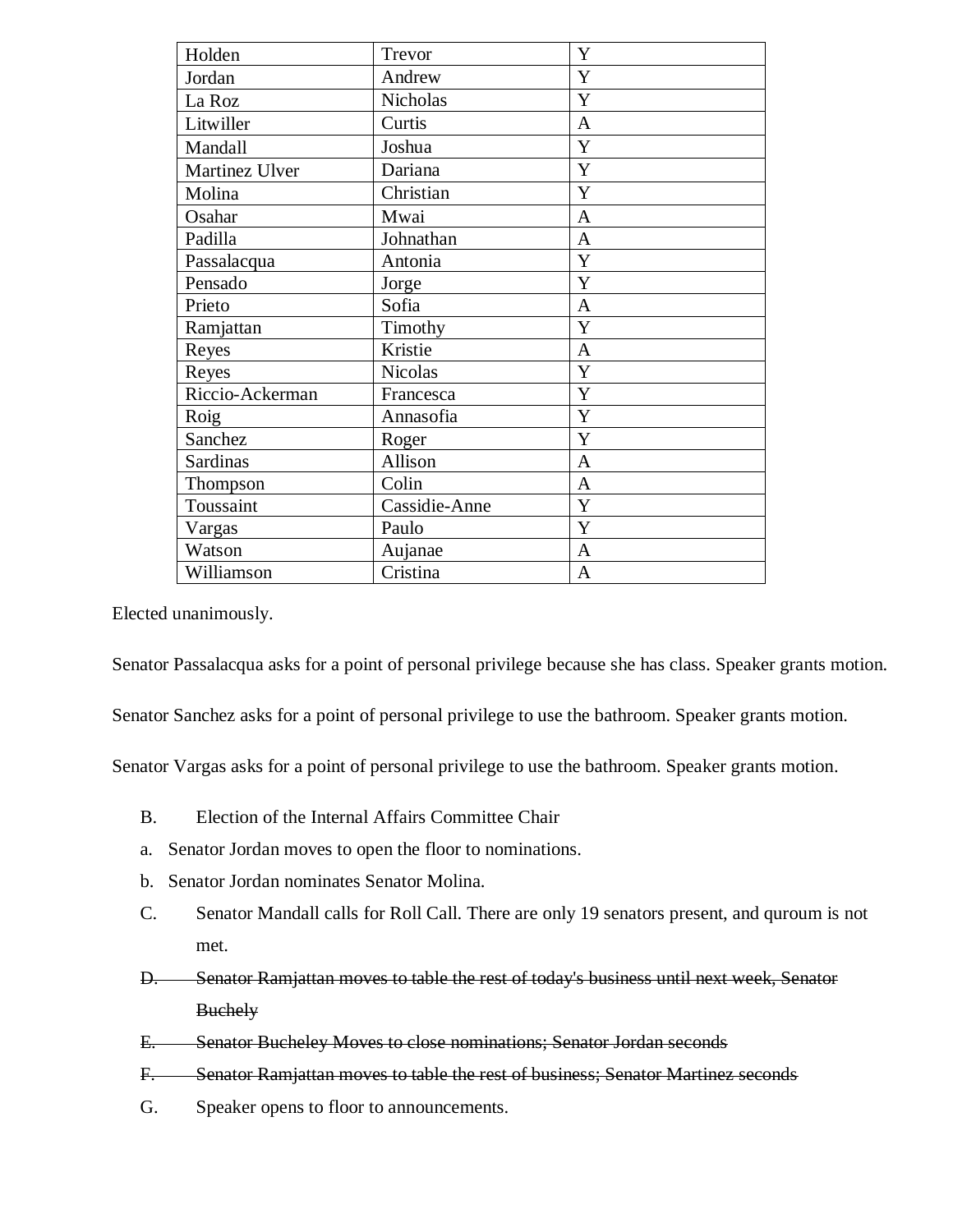- a. Senator Ricco-Ackerman announces that SGA is collecting goods for PR. The boxes are in the SGA office, the Prayer Room, and in E.C. There is a fundraiser happening at EC.
- b. Senator Concepcion shares that she and the VP are working on an Honors Day Pitch Day where Honors Students can present project proposals to SGA to possibly take on.
- c. Senator Nicholas Reyes shares a few events that the Med School is doing. The Med School is hosting an art show to support a program that helps lots of students.
- d. Advisor Jerome encourages the Senators to attend cabinet members and learn about cabinet members.
- e. Senator closes the floor to announcements.
- f. Nominee Molina has the floor for 2 minutes. Time elapses.
- g. Senator Ramjattan moves for a 3 min Q/A period. Seconded; motion passes unanimously.
- h. Senator Ramjattan asks if he is concerned with having the amount of time to do the job. Nominee Molina says that he can manage.
- i. Senator Pensado asks how he would help those who are not following the rules. Senator Molina says the he won't baby the senators and he would communicate with the senators.
- j. Senator Mandall asks how Nominee Molina would interpret rules in the grey area. Nominee Molina says that he will consult with the Chair of the Rules, Leg, and Judiciary Committee, the President, and the VP.
- k. Senator Passalcqua moves to end the Q/A period and go into the Second Nominee's Speech. Senator Vargas seconds the motion. Motion clearly passes.
- l. Senator Toussaint has the floor for 2 minutes for her speech.
	- i. Time elapses.
- m. Senator Passalcqua moves to go into a 2 min Q/A period. Senator Ramjattan seconds.
- n. Senator Ramjattan asks what she would with Senators who have not come to meetings. Nominee says that she would bring that person for impeach in front of the Chief of Justice.
- o. Senator La Roz asks if she would warn senators before being impeached. Nominee Toussaint says that she will have an attendance spreadsheet flag.
- p. Senator Mandalll asks how she would maintain ethics and how the senators of the month and committees of the month would be selected. Nominee Toussaint says that she would work with the rest of her committee and she will take in to affect the variables that people cannot control. She will be ethical but reasonable. Nominee Toussaint says that she will work with the rest of her committee.
- q. Time elapses.
- r. Senator Passalcqua moves to go into voting procedure. Senator Martinez seconds.
	- i.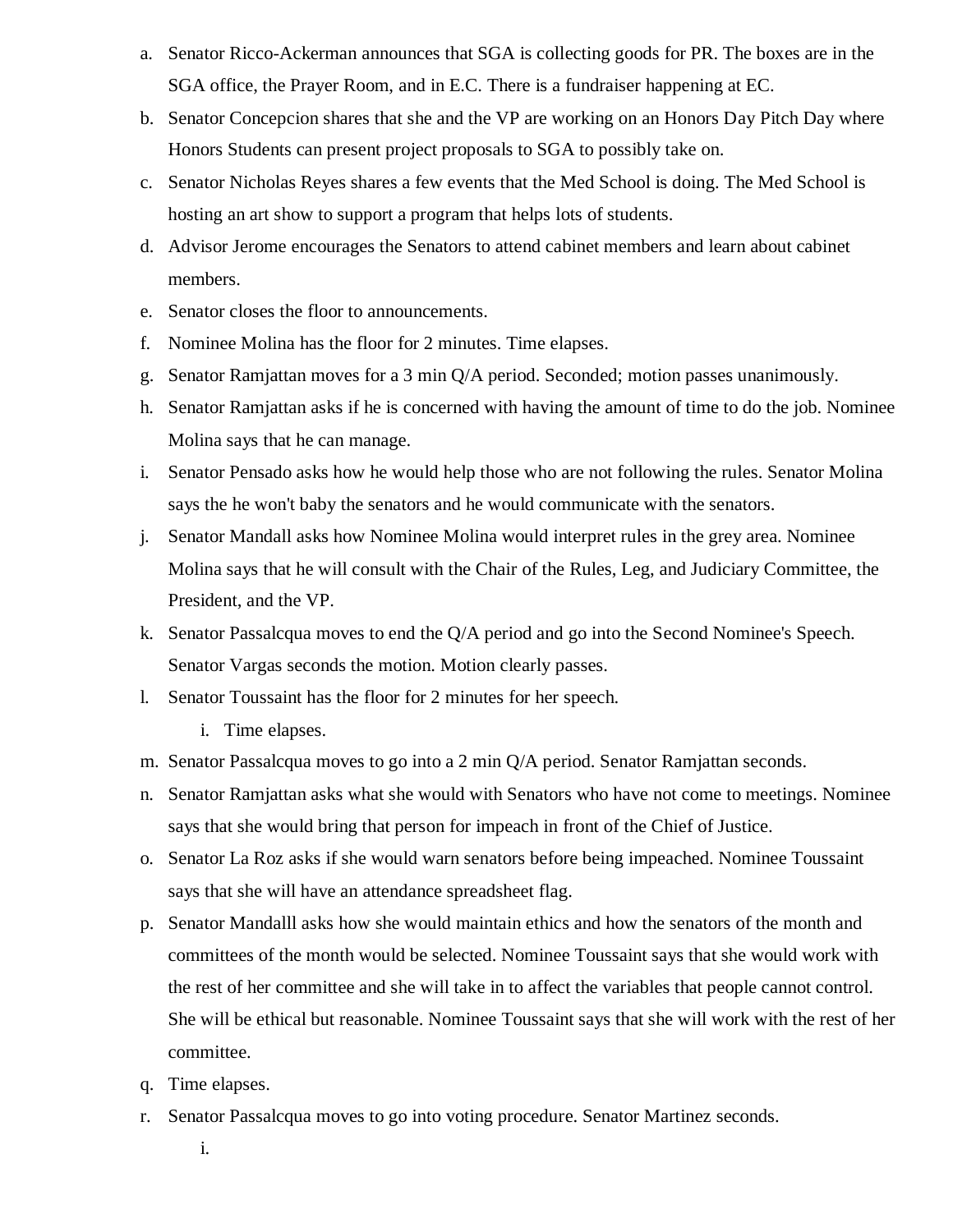| Blanco          | Jessica         | A              |
|-----------------|-----------------|----------------|
| <b>Buchely</b>  | Sharlene        | Toussaint      |
| Cajamarca       | Sebastian       | Toussaint      |
| Cardona         | David           | Toussaint      |
| Casseus         | Doudy           | A              |
| Concepcion      | Sara            | Toussaint      |
| Cuellar         | Kevin           | $\mathbf{A}$   |
| DelCastillo     | Regina          | $\overline{A}$ |
| Delgado         | Maria           | Toussaint      |
| Dominguez       | Alejandro       | $\mathbf{A}$   |
| Duarte          | Hiram           | A              |
| Fairfield       | Cory            | $\overline{A}$ |
| Hernandez       | Peter           | A              |
| Holden          | Trevor          | Molina         |
| Jordan          | Andrew          | Molina         |
| La Roz          | <b>Nicholas</b> | Molina         |
| Litwiller       | Curtis          | A              |
| Mandall         | Joshua          | Molina         |
| Martinez Ulver  | Dariana         | Toussaint      |
| Molina          | Christian       | Molina         |
| Osahar          | Mwai            | A              |
| Padilla         | Johnathan       | $\mathbf{A}$   |
| Passalacqua     | Antonia         | Toussaint      |
| Pensado         | Jorge           | Toussaint      |
| Prieto          | Sofia           | A              |
| Ramjattan       | Timothy         | Molina         |
| Reyes           | Kristie         | A              |
| Reyes           | <b>Nicolas</b>  | Abstain        |
| Riccio-Ackerman | Francesca       | Molina         |
| Roig            | Annasofia       | Toussaint      |
| Sanchez         | Roger           | $\mathbf{A}$   |
| Sardinas        | Allison         | A              |
| Thompson        | Colin           | A              |
| Toussaint       | Cassidie-Anne   | Toussaint      |
| Vargas          | Paulo           | Toussaint      |
| Watson          | Aujanae         | A              |
| Williamson      | Cristina        | A              |

ii. Toussaint – 10

iii. Molina – 6

iv. Abstention - 1

H. Election of the Student Advocacy Chair

a. Senator Buchely moves to open the floor to nominations; Senator Toussaint Second

i. Senator Buchely nominates Senator Passalcqua; Senator Passalcqua accepts

ii. Senator Ramjattan nominates Senator La Roz; La Roz declines nomination

b. Senator Buchely moves to close the floor to nominations; Buchely Seconds the motion.

c. Senator Passalcqua has the floor for 2 minutes. Time elapses.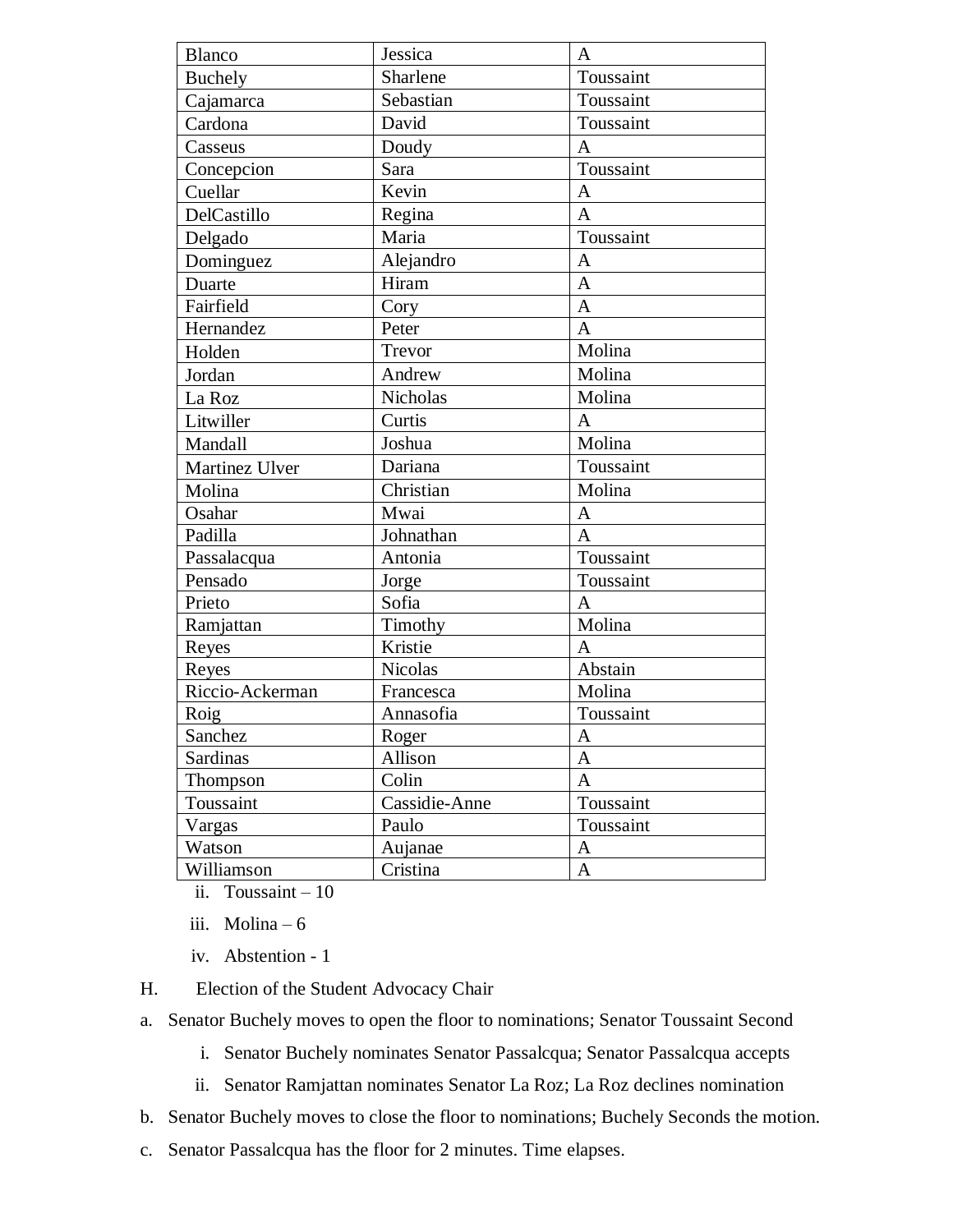- d. Senator Jordan moves to open the floor for 2 minutes; Senator Ramjattan Seconds.
- e. Senator Ramjattan asks how the nominee would implement these projects. Nominee Passalacqua says that she would work with the Deans.
- f. Voting Procedure

| <b>Blanco</b>   | Jessica         | A                     |
|-----------------|-----------------|-----------------------|
| <b>Buchely</b>  | Sharlene        | Y                     |
| Cajamarca       | Sebastian       | Y                     |
| Cardona         | David           | Y                     |
| Casseus         | Doudy           | $\mathbf{A}$          |
| Concepcion      | Sara            | Y                     |
| Cuellar         | Kevin           | $\mathbf{A}$          |
| DelCastillo     | Regina          | A                     |
| Delgado         | Maria           | $\overline{\text{Y}}$ |
| Dominguez       | Alejandro       | $\mathbf{A}$          |
| Duarte          | Hiram           | $\mathbf{A}$          |
| Fairfield       | Cory            | $\mathbf{A}$          |
| Hernandez       | Peter           | $\overline{A}$        |
| Holden          | Trevor          | Y                     |
| Jordan          | Andrew          | Y                     |
| La Roz          | <b>Nicholas</b> | Y                     |
| Litwiller       | Curtis          | $\mathbf{A}$          |
| Mandall         | Joshua          | Y                     |
| Martinez Ulver  | Dariana         | Y                     |
| Molina          | Christian       | Y                     |
| Osahar          | Mwai            | $\mathbf{A}$          |
| Padilla         | Johnathan       | $\mathbf{A}$          |
| Passalacqua     | Antonia         | Y                     |
| Pensado         | Jorge           | Y                     |
| Prieto          | Sofia           | A                     |
| Ramjattan       | Timothy         | Y                     |
| Reyes           | Kristie         | $\overline{A}$        |
| Reyes           | <b>Nicolas</b>  | Y                     |
| Riccio-Ackerman | Francesca       | Y                     |
| Roig            | Annasofia       | $\mathbf Y$           |
| Sanchez         | Roger           | $\boldsymbol{\rm{A}}$ |
| Sardinas        | Allison         | A                     |
| Thompson        | Colin           | $\mathbf{A}$          |
| Toussaint       | Cassidie-Anne   | Y                     |
| Vargas          | Paulo           | $\mathbf Y$           |
| Watson          | Aujanae         | A                     |
| Williamson      | Cristina        | A                     |

- i. Passes unanimously
- ii. Senator Jordan moves to table the remainder of business until next meeting. Seconded.

I. Election of the Graduate and Professional Student Committee Chair